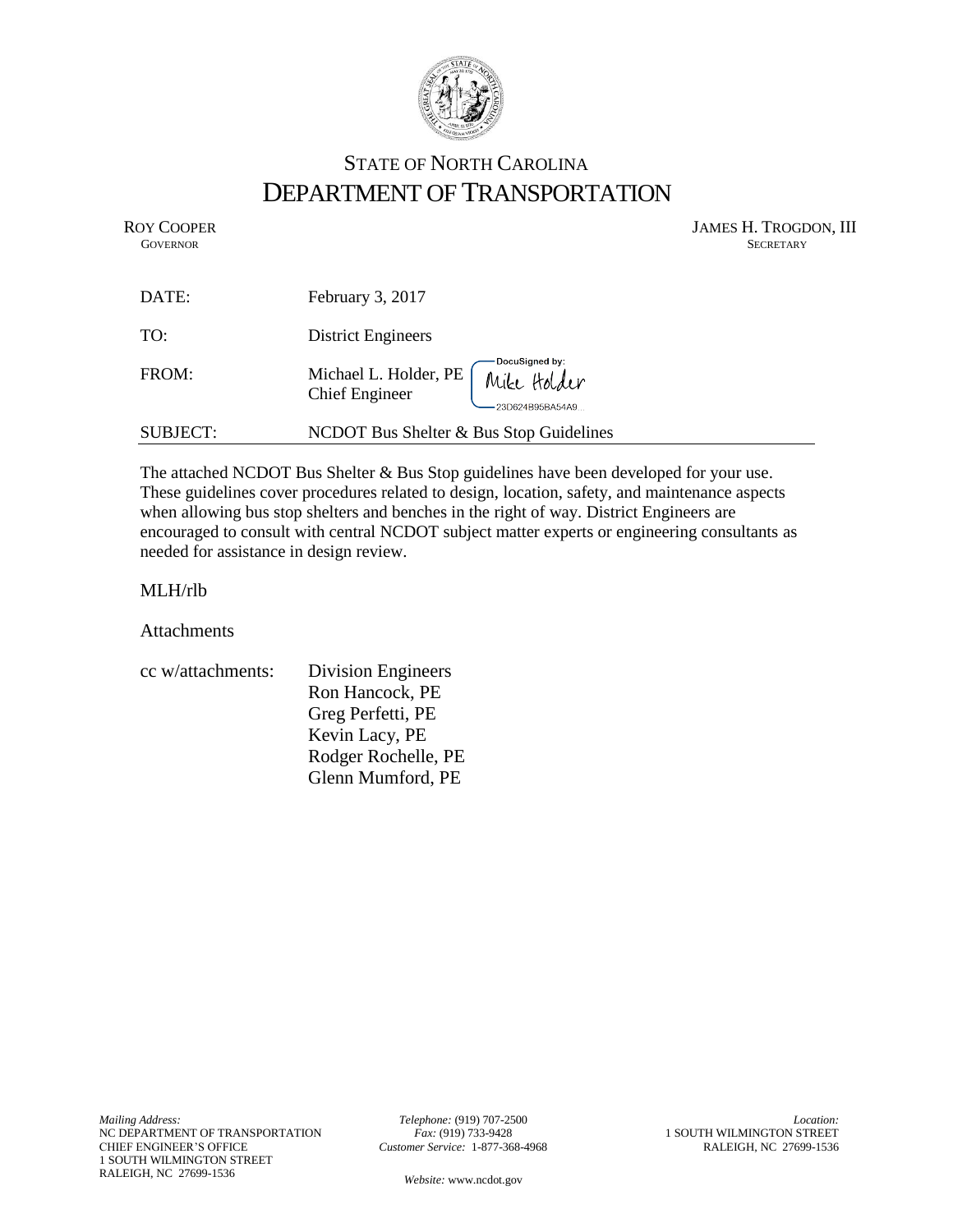## NCDOT Bus Shelter & Bus Stop Guidelines – February 3, 2017

As multi-modal consideration and to allow for safe and uniform placement of bus shelters, bus benches and bus stops statewide within NCDOT right of way, the following Guidelines have been established by the Department. Bus Shelters and/or Bus Stops will be allowed within NCDOT right of way by encroachment if the following criteria are met.

1. Bus shelters and bus benches may be allowed within NCDOT Right of Way by Encroachment Agreement. "Form R/W 16.1A, Right of Way Encroachment Agreement for Non-Utility Encroachments on Primary and Secondary Highways" is the appropriate form to use and should be signed by the Division Engineer, District Engineer or their designee. Multiple bus shelters may be approved under one Encroachment Agreement if all of the policy requirements are met. Form 16.1A is located at:

<https://connect.ncdot.gov/municipalities/Utilities/EncroachmentForms/EA16-1A.doc>

- 2. Encroachment Agreements for bus shelters and bus benches may be approved only for Municipalities or other Governmental Agencies, such as a Transit Authority.
- 3. Maintenance of bus shelters, bus stop benches, bus stops and the areas adjacent to these shall be the responsibility of the Encroaching Party.
- 4. The posted speed limit of the adjacent roadway should be 45 mph or less for bus shelter and bus bench installations.
	- In standard 2'-6" curb and gutter installations, the bus shelter should be located behind the sidewalk. The minimum distance from the edge of pavement (edge of gutter) to the face of the bus shelter structure or bus shelter bench is: 12 ft. for 45 mph; 10 ft. for 35 mph; and 8 ft. for 25 mph.
	- In shoulder section and mountable curb installations, the bus shelter or bus bench should be located outside the clear recovery area as defined by the latest version of the AASHTO Roadside Design Guide.
- 5. The Encroaching Party should include a statement signed and sealed by a North Carolina Licensed Professional Engineer to the effect that "the proposed bus shelter is outside of the clear recovery area as defined by the most current version of the AASHTO Roadside Design Guide or the proposed bus shelter will not adversely obstruct sight distances nor create an increased safety hazard within the clear recovery area.
- 6. Bus shelters and bus stops are to be placed in locations that ensure safe and efficient operations of vehicular and pedestrian traffic and each site should be independently engineered and designed.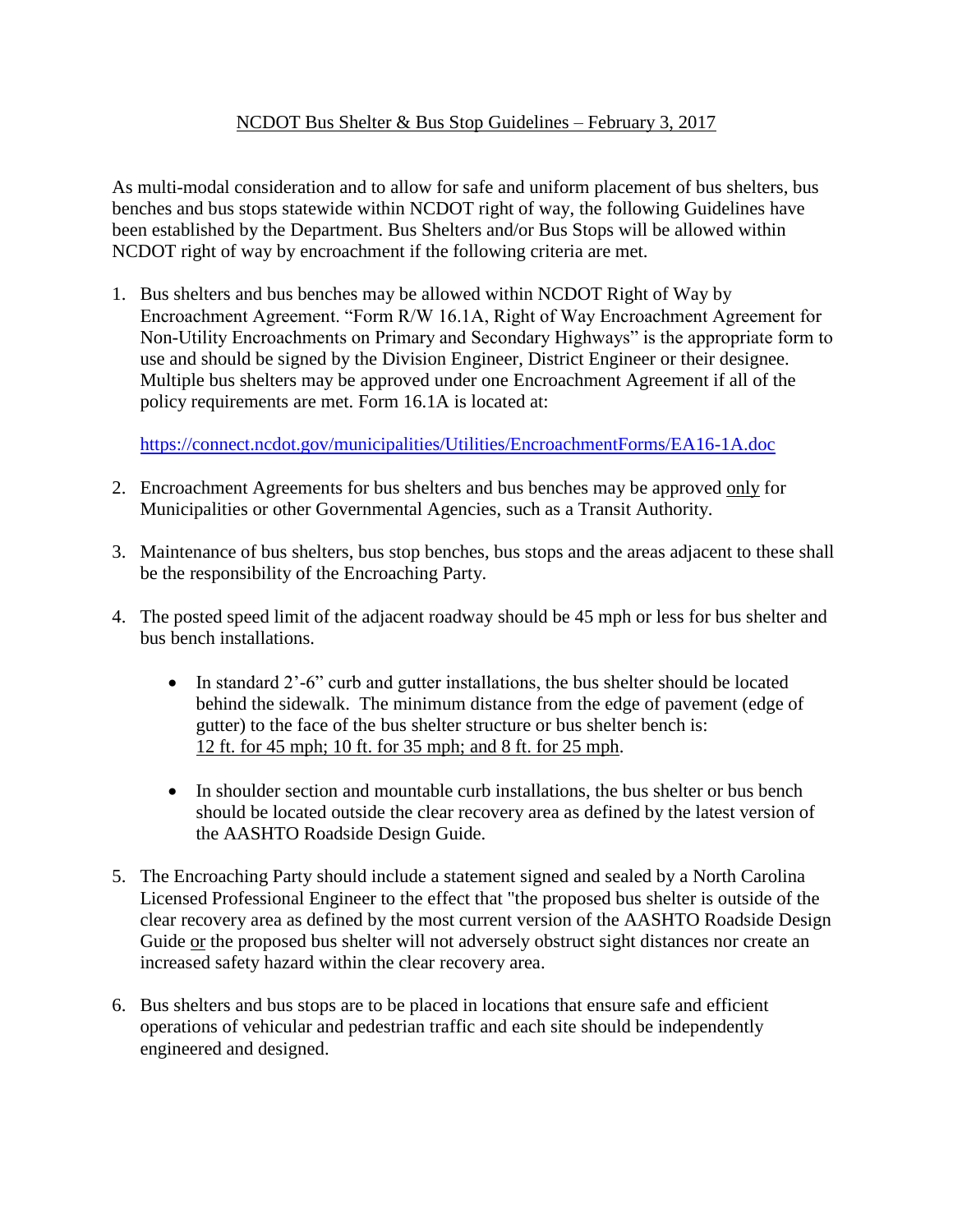NCDOT Bus Shelter & Bus Stop Guidelines February 3, 2017 Page 2

7. Bus Shelter Structure – To ensure the structural adequacy of the bus shelter, the Bus Shelter Manufacturer/Vendor must have a North Carolina Licensed Professional Engineer (PE), seal, sign and date the NCDOT Product Evaluation Program Bus Shelter Structural Adequacy Document. It is recommended that when Municipalities and Transit Authorities advertise Bus Shelter Manufacturers/Vendors for their services, that they write into their RFP's (Request for Proposals), the requirement of the NCDOT Product Evaluation Program Bus Shelter Structural Adequacy Document.

This document is to be completed prior to submitting the bus shelter encroachment package to the Department. Once the document has been completed and sealed:

- A. It should be returned to NCDOT Product Evaluation Program (PEP) office along with a PEP application via e-mail to: [productevaluation@ncdot.gov.](mailto:productevaluation@ncdot.gov) The submittal will be reviewed for acceptable completion and a letter will be sent to the manufacturer/vendor notifying them of the approval of the bus shelter for inclusion on the Department's Approved Product List (APL). (All acceptable bus shelters are assigned a status of "Approved for Provisional Use" as they must adhere to the maximum design wind speed as certified by the PE and follow the encroachment process for site specific foundation designs.)
- B. The District Engineer can move forward with the encroachment process once the signed, sealed and dated Bus Shelter Structural Adequacy Document has been received by the Department.
- C. Once listed on the APL, the bus shelter can be used in locations that adhere to the max wind speed allowed for that specific bus shelter. The wind speed map is on page 2 of the Bus Shelter Structural Adequacy Document.
- D. As part of the encroachment process, the site specific soil conditions of each bus shelter within NCDOT Right of Way must be evaluated by a PE licensed in the state of North Carolina to verify that the foundation is designed according to current AASHTO or ACI requirements. As a minimum the bus shelter foundation and connections must satisfy the manufacturer's recommendations.

The following documents are located at:

<https://connect.ncdot.gov/resources/Products/Pages/default.aspx>

- a. The NCDOT Structural Adequacy Document for Bus Shelters
- b. The NCDOT PEP Application
- c. The link to the NCDOT Approved Products List
- d. The NCDOT Bus Shelter & Bus Stop Guidelines
- e. The Bus Shelter Encroachment Process (Flow Chart)